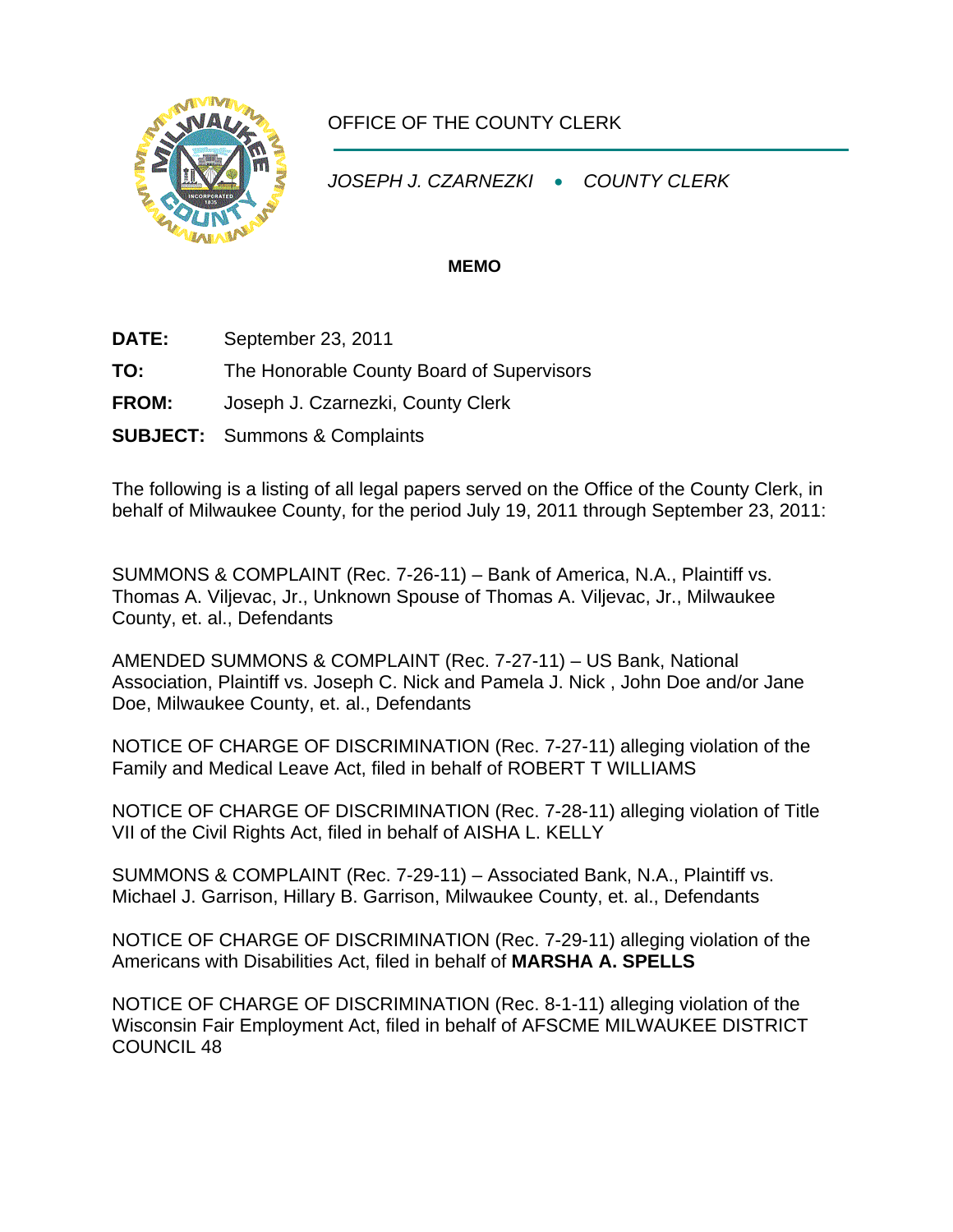NOTICE OF CHARGE OF DISCRIMINATION (Rec. 8-2-11) alleging violation of the Wisconsin Fair Employment Act, filed in behalf of DION L. JONES

AMENDED SUMMONS & COMPLAINT (Rec. 8-4-11) – Donna Carini, Dominic Carini, Plaintiffs and AETNA Life Insurance, Aurora Health Care, Wisconsin Physician Service Insurance, Involuntary Plaintiffs vs. The Boogie Men, LLC, Farmers Insurance Exchange, Milwaukee County, et. al., Defendants

SUMMONS & COMPLAINT (Rec. 8-8-11) – Deutsche Bank National Trust Company, Plaintiff vs. Robert C. Dziewiontkoski and Jane Doe, unknown Spouse of Robert C. Dziewiontkoski, City of Milwaukee, Milwaukee County, et. al., Defendants

SUMMONS & COMPLAINT (Rec. 8-10-11) – Donald F. Stonefield, M.D., Plaintiff vs. Milwaukee County Sheriff's Office and Milwaukee County, Defendants

SUMMONS & COMPLAINT (Rec. 8-12-11) – CitiMortgage, Plaintiff vs. Thomas C. Combs, Shannon M. Combs, Milwaukee County, et. al., Defendants

SUMMONS & COMPLAINT (Rec. 8-15-11) – Ocwen Loan Servicing, LLC, Plaintiff vs. Kewanna McCormick, Unknown Spouse of Kewanna McCormick, Milwaukee County, et. al., Defendants

SUMMONS & COMPLAINT (Rec. 8-15-11) – AnchorBank, FSB, Plaintiff vs. The Estate of John Evans, Jr., Unknown Spouse of John Evans, Jr., Milwaukee County, et. al., **Defendants** 

AMENDED SUMMONS & COMPLAINT (Rec. 8-15-11) – U.S. Bank National Association, Plaintiff vs. Khary D. Penebaker, Amanda Penebaker, et. al., Defendants and Milwaukee County, et. al., Added Defendants

SUMMONS & COMPLAINT (Rec. 8-16-11) – The Bank of New York Mellon, Plaintiff vs. Eather Mae Anderson f/k/a Eather Mae Luckett, Unknown Spouse of Eather Mae Anderson, Milwaukee County, et. al., Defendants

AMENDED SUMMONS & COMPLAINT (Rec. 8-18-11) – The Bank of New York Mellon Trust Company, Plaintiff vs. Anthony R. Wilks, Defendant and Milwaukee County, et. al., Added Defendants

SUMMONS & COMPLAINT (Rec. 8-19-11) – Barbara Marinoff, United States Department of Veterans Affairs, Plaintiffs vs. Wisconsin County Mutual Insurance Corporation, Milwaukee County, et. al., Defendants

SUMMONS & COMPLAINT (Rec. 8-24-11) – BAC Home Loans Servicing, L.P., Plaintiff vs. Michael Davis, America's Wholesale Lender, et. al., Defendants and Milwaukee County, et. al., Added Defendants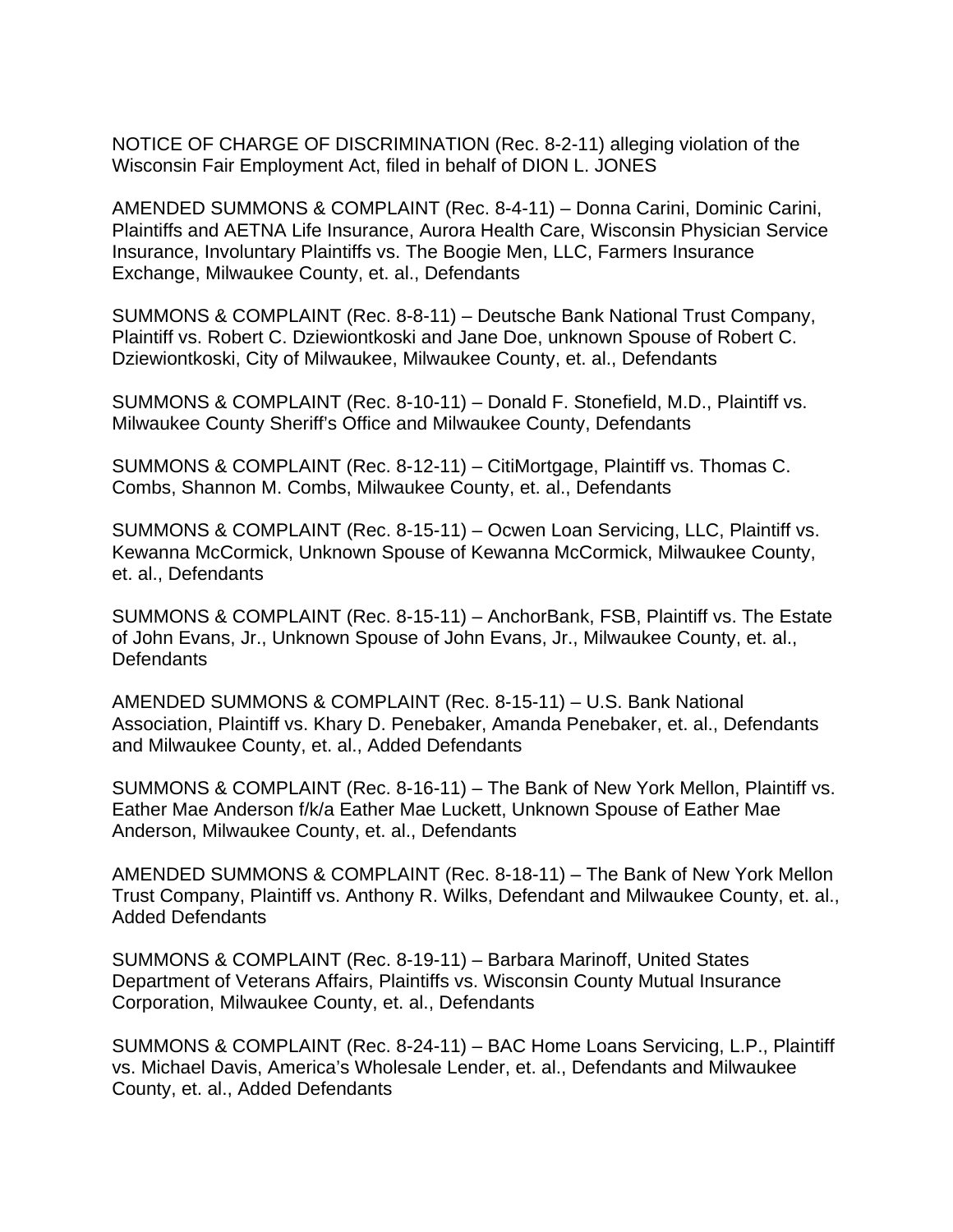NOTICE OF CHARGE OF DISCRIMINATION (Rec. 8-25-11) alleging violation of the Wisconsin Fair Employment Act, filed in behalf of IRBY E. ALEXANDER

AMENDED SUMMONS & COMPLAINT (Rec. 8-29-11) – US Bank, National Association, Plaintiff vs. Sean McDaniel, John & Jane Doe, Defendants and Anchorbank, State of Wisconsin and Milwaukee County, Added Defendants

AMENDED SUMMONS & COMPLAINT (Rec. 9-2-11) – Wells Fargo Bank et. al., Plaintiff vs. Michael C. Copeland, Jeffrey C. Copeland, Defendants and Dept. of Revenue, City of Milwaukee, Milwaukee County, et. al., Added Defendants

NOTICE OF CHARGE OF DISCRIMINATION (Rec. 9-7-11) alleging violation of the Family and Medical Leave Act, filed in behalf of TIFFANY L. TATE

AMENDED SUMMONS & COMPLAINT (Rec. 9-7-11) – Wells Fargo Bank, N.A., Plaintiff vs. Jose D. Morales, Defendant and Milwaukee County, et. al., Added **Defendants** 

NOTICE OF CHARGE OF DISCRIMINATION (Rec. 9-8-11) alleging violation of Title VII of the Civil Rights Act, filed in behalf of BENEDICT ERUCHALU

NOTICE OF CHARGE OF DISCRIMINATION (Rec. 9-13-11) alleging violation of Title VII of the Civil Rights Act, filed in behalf of VICKIE C. CAMPBELL NOTICE OF CHARGE OF DISCRIMINATION (Rec. 8-1-11) alleging violation of the Wisconsin Fair Employment Act, filed in behalf of AFSCME MILWAUKEE DISTRICT COUNCIL 48

SUMMONS & COMPLAINT (Rec. 9-14-11) – Pedro Martinez, by his guardian, Jose Gutierrez, Plaintiff vs. Milwaukee Transport Services, Milwaukee County, et. al., **Defendants** 

SUMMONS & COMPLAINT (Rec. 9-14-11) – CitiMortgage, Plaintiff vs. Deborah Hampton, Milwaukee County, et. al., Defendants

AMENDED SUMMONS & COMPLAINT (Rec. 9-15-11) – Wisconsin Housing and Economic Development Authority, Plaintiff vs. Francisco J. Medina-Avila, Defendants and PNC Bank, Milwaukee County, et. al., Added Defendants

SUMMONS & COMPLAINT (Rec. 9-15-11) – Gregory Sterrett, Plaintiff vs. Milwaukee Transport Services and Milwaukee County, Defendants

NOTICE OF CHARGE OF DISCRIMINATION (Rec. 9-16-11) alleging violation of Title VII of the Civil Rights Act, filed in behalf of MARK HLASNY

SUMMONS & COMPLAINT (Rec. 9-19-11) – AnchorBank, FSB, Plaintiff vs. William C.